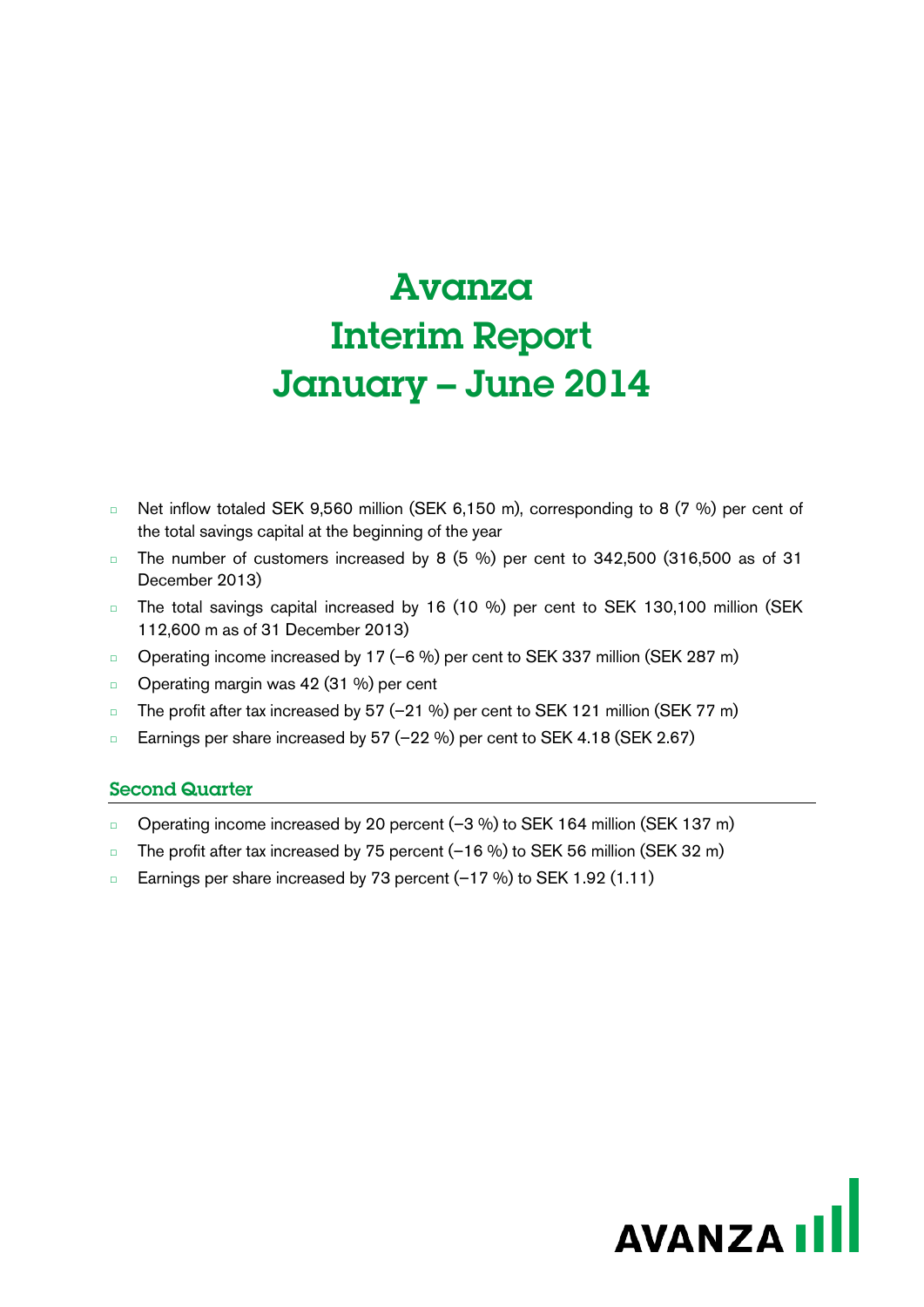# This is Avanza

- □ Sweden's leading internet bank for savings and investments, with Sweden's most satisfied savings customers four years in a row\*
- □ Largest on the Stockholm Stock Exchange\*\*
- □ Low risk profile; no trading on its own behalf, selffinanced via equity and customer deposits
- □ Avanza falls under the supervision of the Swedish Financial Supervisory Authority and is covered by the state-provided deposit insurance guarantee
- □ Best internet broker in Sweden\*\*
- □ Primary focused on private savers in Sweden
- □ No fixed account charges, yearly fees or depositing fees
- □ Brokerage fees from SEK 7
- □ The widest range of savings products and pension solutions on the market
- □ Trading in over 1,200 funds in 130 fund companies
- □ Trading on all the Nordic stock exchanges, as well as those of the United States and Canada via the internet and on other exchanges via telephone
- □ Tools, analyses, news and software to support you in all of your decisions
- □ Topical news and impartial advice from the independent online magazine Placera and the weekly financial magazine Börsveckan
- □ Selection of products:
	- Avanza Zero Sweden's first free-of-charge fund
	- Super Loan  $-$  the lowest interest rates on the market, with the customers' securities as collateral.
	- Super Mortgage the lowest mortgage interest rates on the Swedish market, linked to the repo rate and with unique flexibility
	- Sparkonto + better interest rates and up to five times the state-provided deposit insurance guarantee
	- $FX$  Trading currency positions quickly and easily
- □ Up to 50 per cent more pension\*\*\*\*



## Quarterly Summary

|                                                 | Q <sub>2</sub> | Q1      | Q4      | Q3      | Q <sub>2</sub> | Q1      | Q4      | Q3      |
|-------------------------------------------------|----------------|---------|---------|---------|----------------|---------|---------|---------|
| Avanza                                          | 2014           | 2014    | 2013    | 2013    | 2013           | 2013    | 2012    | 2012    |
| Operating income, SEK m                         | 164            | 173     | 162     | 148     | 137            | 150     | 131     | 125     |
| Operating profit, SEK m                         | 67             | 76      | 64      | 73      | 35             | 54      | 38      | 42      |
| Operating margin, %                             | 41             | 44      | 40      | 49      | 26             | 36      | 29      | 34      |
| Earnings per share, SEK                         | 1.92           | 2.26    | 1.85    | 2.15    | 1.11           | .55     | 1.04    | 1.11    |
| Return on shareholders' equity, %               | 7              | 8       | 7       | 9       | 4              | 5       | 4       | 4       |
| Net inflow. SEK m                               | 4.040          | 5.520   | 2.490   | 2.260   | 2.860          | 3.290   | 1.420   | 970     |
| Savings capital at the end of the period, SEK m | 130.100        | 121.800 | 112.600 | 105.000 | 94.600         | 93.400  | 85,800  | 82,200  |
| No. customers at the end of the period          | 342.500        | 331.000 | 316,500 | 306,900 | 298.300        | 292.200 | 283.300 | 278.900 |
| No. accounts at the end of the period           | 597.900        | 573,600 | 544.900 | 524.000 | 507.200        | 492.200 | 471.600 | 458,800 |

Source: Swedish Quality Index (SKI)

- \*\* Measured as number of transaction on NASDAQ OMX Stockholm incl First North, January–December 2013
- Source: Aktiespararen magazine, February 2013
- We can show that a 30-year-old can get 50 per cent pension with us compared to the largest pension company in Sweden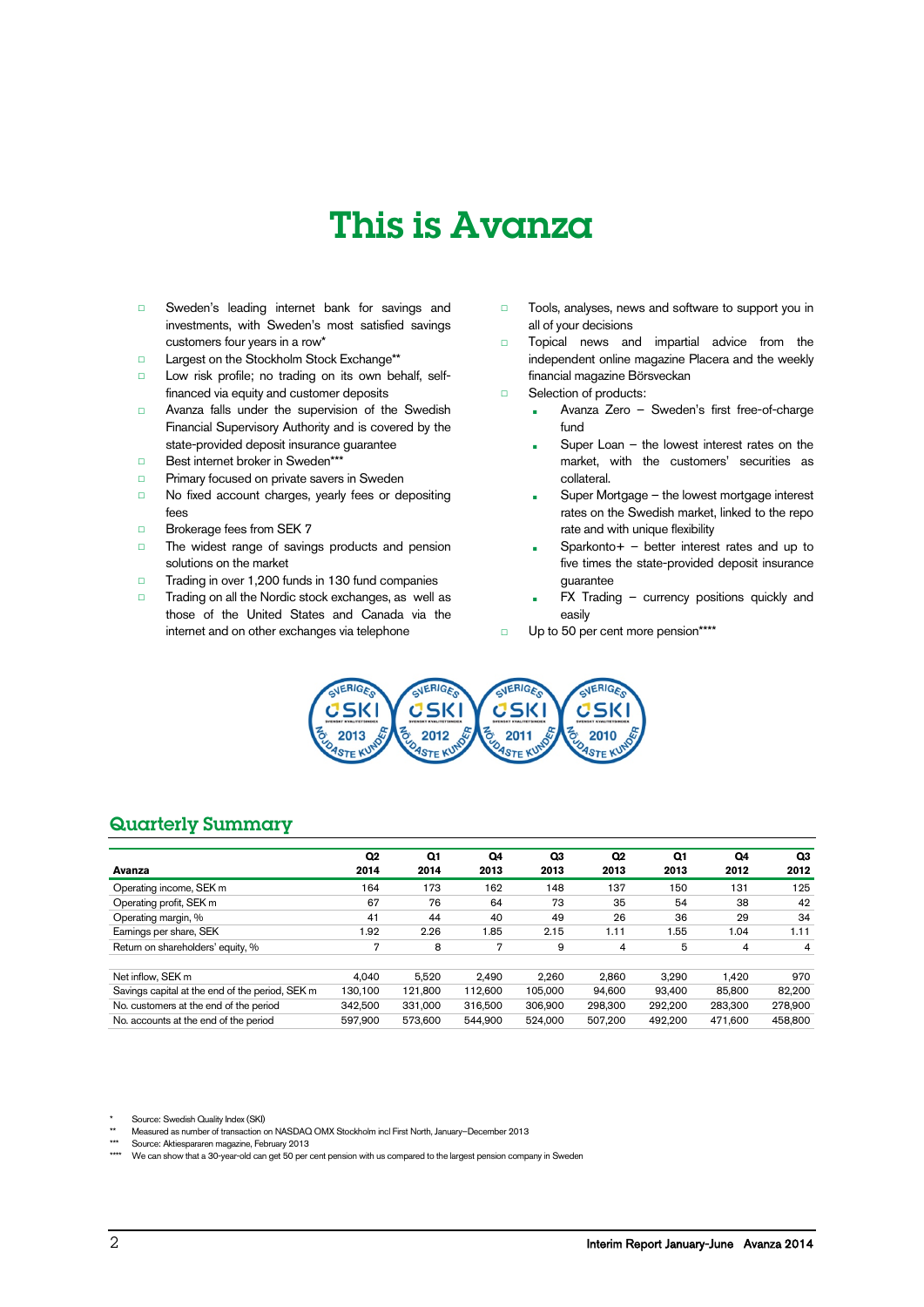## Comments from the CEO

"Our brand promise, *more money for you, less for the bank,* continues to attract new customers to Avanza. With a new website, a new office in Gothenburg and a broader customer offering, it is with pride that we can look back over a first half year characterised by the highest growth ever in terms of the number of customers and net inflow of capital. During June, we launched, as the first bank in Sweden, foreign exchange trading, and we also launched a new website for our corporate customers within our Occupational Pension offering.

That our efforts in occupational pensions bear fruit can be seen on the amount of pension capital transferred to Avanza which increased by 45 percent during the first half of the year. After the first quarter we were the fourth largest pension company in the country in terms of net transferred capital.

#### **Raising our growth ambitions**

After having welcomed 11,500 new active customers during the second quarter, we can summarise growth after the first half year at 26,000 net new customers, an increase of 73 percent compared with the first half year 2013. Thereby, we have by the end of June already reached our long-term annual growth target of 20,000–30,000 customers. Our customer growth is usually positively impacted by a strong stock market and low interest rates. At the same time, we believe that the higher growth rate during the first half year is to a large part structural. We see this as a result of our new website and a more competitive customer offering as well as a higher brand awareness and increased market presence. Consequently, we have decided to increase our long-term growth target to 30,000–40,000 new customers per year. We will also increase our annual long-term target to attract at least 5 percent of the total net inflow to the Swedish savings market to at least 7 percent, which is in line with the 7.5 percent that we have attracted during the last 12 months. The total net inflow during the first half year amounted to 9.6 billion, 55 percent higher than in the same period 2013.

An increased growth rate places high demands on both the organisation and its processes and systems. In order to ensure the highest possible quality of service to our customers while raising our growth ambitions, we intend, during the forthcoming year, to expand our IT development capacity to more quickly undertake possible improvements of efficiency and quality, as well as continue to further develop our customer offering and customer interface. As a result, we foresee cost

increases of 6 percent for 2014 compared with the previously communicated 3–5 percent, with an increase in costs of 6–8 percent in 2015.

#### **Decrease in the repo interest rate presses net interest income**

The Swedish Central Bank's decrease of the repo rate at the beginning of July will impact net interest negatively during the remainder of the year and, most likely, during all of 2015. At the same time, this can have a positive effect on the stock market as the yield on interest will be less attractive. The repo rate decrease also implies that we lower interest rates on the Super Mortgage, our mortgage products aimed at Private Banking customers, to a record low level of 1.24 percent. At the same time, we raised the ceiling on the lending volume by SEK 1 billion to be able to meet the demand and, thereby, further improve our value proposition to an important customer segment."

Stockholm, 11 July 2014

Martin Tivéus, CEO Avanza

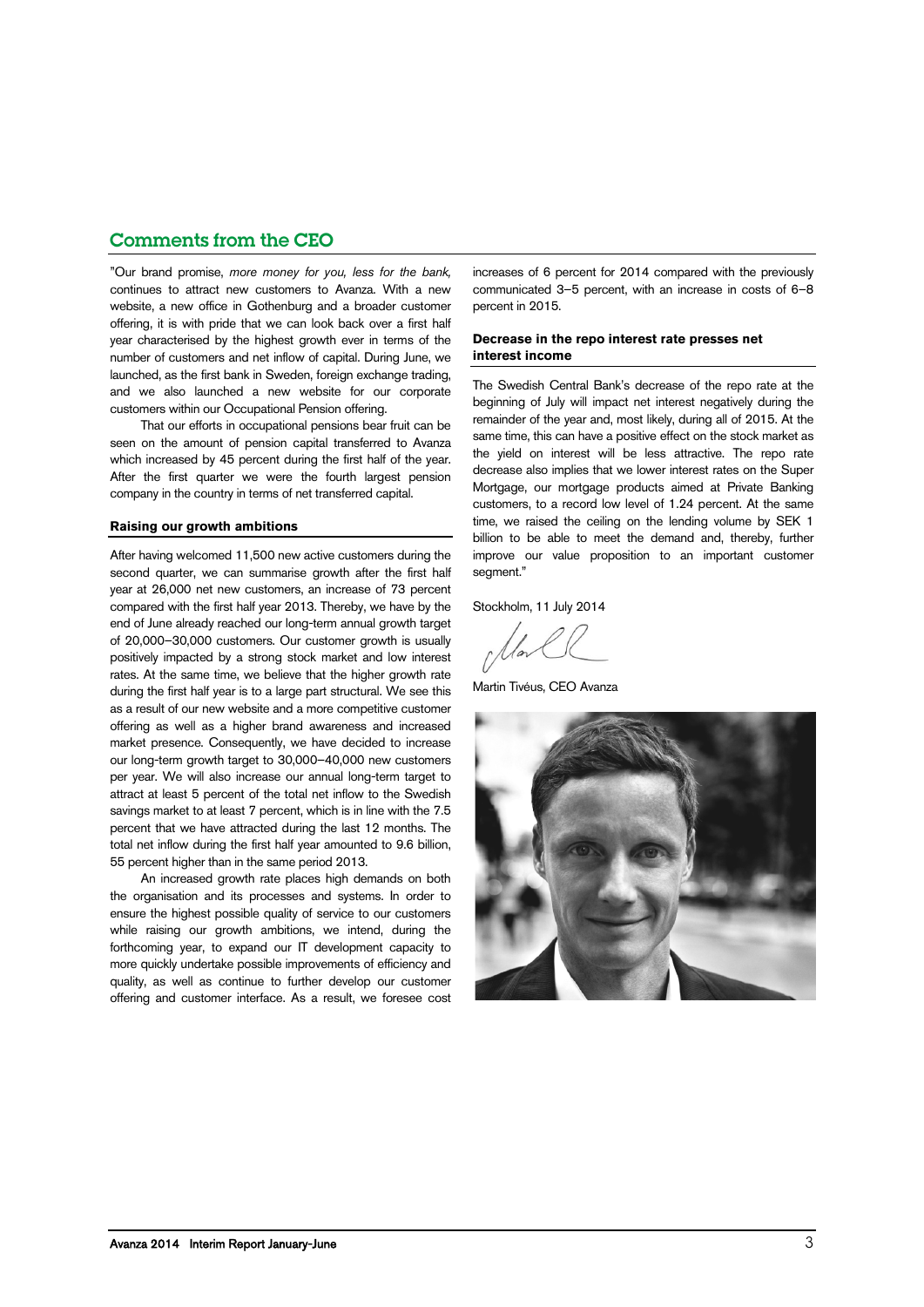## **Operations**

#### **Market and sales**

The Stockholm Stock Exchange developed positively during the second quarter. The yield was 4 percent and the total yield during the first half year reached 9 percent. Turnover declined during the second quarter somewhat compared with the previous quarter which can partially be explained by seasonal variations. Totally during the first half year, turnover was 8 percent higher than in the previous year.

The trend towards customers choosing mutual funds as their form of saving continued during the entire first half year. At the end of the period, 28 percent of Avanza's customers' capital was invested in funds, which was 4 percentage points higher than one year before. The interest in short-term fixed income funds continued to be high but savers were also interested in Swedish small-cap funds.

The investment savings account (ISK) continued to be popular during the first half year. Nearly half of Avanza's net inflow went into ISK and the number of accounts increased by 51 percent.

The net inflow into Avanza's Occupational Pension products continued to be strong during the first half year in terms of both capital and new accounts. The inflow of capital amounted to SEK 970 million which was 33 percent higher than in the first half year 2013. Avanza Pension has slightly more than 1 percent of the premium inflow to the occupational pension market and is steadily increasing its share. During the first six months, more than 1,200 companies chose Avanza as their supplier of Occupational Pensions. Avanza's customers

transferred SEK 320 m in occupational pension capital from other insurance companies during the first half of the year, an increase of 45 percent compared to the corresponding period last year.

During the first quarter, Avanza Pension doubled its sales organisation in the occupational pension market and established offices in Gothenburg.

At the end of March, Avanza decreased its brokerage fees on trading in American shares. After this, the interest amongst Avanza's customers for these shares expanded even further and the number of customers trading in these shares was 73 percent greater during the second quarter 2014.

At the beginning of July, after the end of the reporting period, the Swedish Central Bank decreased the repo rate by 0.50 percentage points. Avanza chose to match the Central Bank's decrease and lowered the interest on its mortgage product, Super Mortgage, to 1.24 percent. At the same time, the ceiling on the lending volume was expanded by a further SEK 1 billion to SEK 2.5 billion in order to meet the demand from customers.

As of 31 March 2014, Avanza had 2.3 (1.9) percent of the total savings market in Sweden. During the first quarter Avanza's share of the total net inflow to the Swedish savings market amounted to 15.1 (6.7) percent which was well in excess of Avanza's goal to achieve a minimum of 5 percent of the net inflow.

|                                                        | 2014    | 2013    | Change       | 2014     | 2013    | Change | 2013-2014 | 2013    |
|--------------------------------------------------------|---------|---------|--------------|----------|---------|--------|-----------|---------|
| <b>Activity</b>                                        | Apr-Jun | Apr-Jun | %            | Jan-Jun  | Jan-Jun | %      | Apr-Mar   | Jan-Dec |
|                                                        |         |         |              |          |         |        |           |         |
| Net inflow, equity & investment fund accounts, SEK m   | 2,530   | 1,690   | 50           | 6,040    | 3,560   | 70     | 9,980     | 7,510   |
| of which, investment savings accounts, SEK m           | 1.960   | 1,140   | 72           | 4.500    | 2.940   | 53     | 7.080     | 5,520   |
| Net inflow, savings accounts, SEK m                    | 310     | 410     | $-24$        | 560      | 640     | $-13$  | 380       | 460     |
| of which, external deposit accounts, SEK m             | 280     | 390     | $-28$        | 630      | 730     | $-14$  | 420       | 520     |
| Net inflow, pension- & insurance-based accounts, SEK m | 1,200   | 760     | 58           | 2,960    | 1,950   | 52     | 3,940     | 2,930   |
| of which, endowment insurance, SEK m                   | 620     | 320     | 94           | 1.880    | 1,160   | 62     | 2,120     | 1,400   |
| of which, occupational pensions, SEK m                 | 510     | 380     | 34           | 970      | 730     | 33     | 1,570     | 1,330   |
| Net inflow, SEK m                                      | 4.040   | 2.860   | 41           | 9.560    | 6.150   | 55     | 14.300    | 10,900  |
|                                                        |         |         |              |          |         |        |           |         |
| Net inflow, Bas & Premium, SEK m                       | 3.270   | 1.950   | 68           | 7.450    | 4.820   | 55     | 10.940    | 8,330   |
| Net inflow, Mini, SEK m                                | $-10$   | 20      | $-150$       | 20       | 60      | $-67$  | 30        | 70      |
| Net inflow Private Banking, SEK m                      | 790     | 880     | $-10$        | 2,090    | 1.230   | 70     | 3,170     | 2,310   |
| Net inflow, Pro, SEK m                                 | $-10$   | 10      | $-200$       | $\Omega$ | 40      | $-100$ | 160       | 190     |
| Net inflow, SEK m                                      | 4,040   | 2,860   | 41           | 9,560    | 6,150   | 55     | 14,300    | 10,900  |
|                                                        |         |         |              |          |         |        |           |         |
| Net inflow/Savings capital, %                          | 13      | 12      | $\mathbf{1}$ | 17       | 14      | 3      | 15        | 13      |
|                                                        |         |         |              |          |         |        |           |         |
| No. commission notes per customer & month              | 2.1     | 1.9     | 11           | 2.2      | 2.0     | 10     | 2.2       | 2.1     |
| No. transactions per commission note                   | 1.5     | 1.6     | $-6$         | 1.6      | 1.6     | 0      | 1.6       | 1.7     |
| Brokerage per commission note, SEK                     | 69      | 70      | $-1$         | 70       | 71      | $-1$   | 71        | 71      |
|                                                        |         |         |              |          |         |        |           |         |
| <b>Market shares</b>                                   |         |         |              |          |         |        |           |         |
| NASDAQ OMX Stockholm and First North                   |         |         |              |          |         |        |           |         |
| No. transactions, %                                    | 7.4     | 6.2     | 1.2          | 7.5      | 6.8     | 0.7    | 7.6       | 7.3     |
| Turnover, %                                            | 4.2     | 3.3     | 0.9          | 4.2      | 3.7     | 0.5    | 4.3       | 4.1     |
|                                                        |         |         |              |          |         |        |           |         |

*For definitions see page [15.](#page-14-0)*

The net inflow during the quarter continued to be very strong. Totally during the first half of the year, the net inflow amounted to SEK 9.6 billion which was 55 percent more than in the equivalent period in 2013. A majority of the inflow continued to go into investment savings accounts but endowment insurance also continues to see large inflows.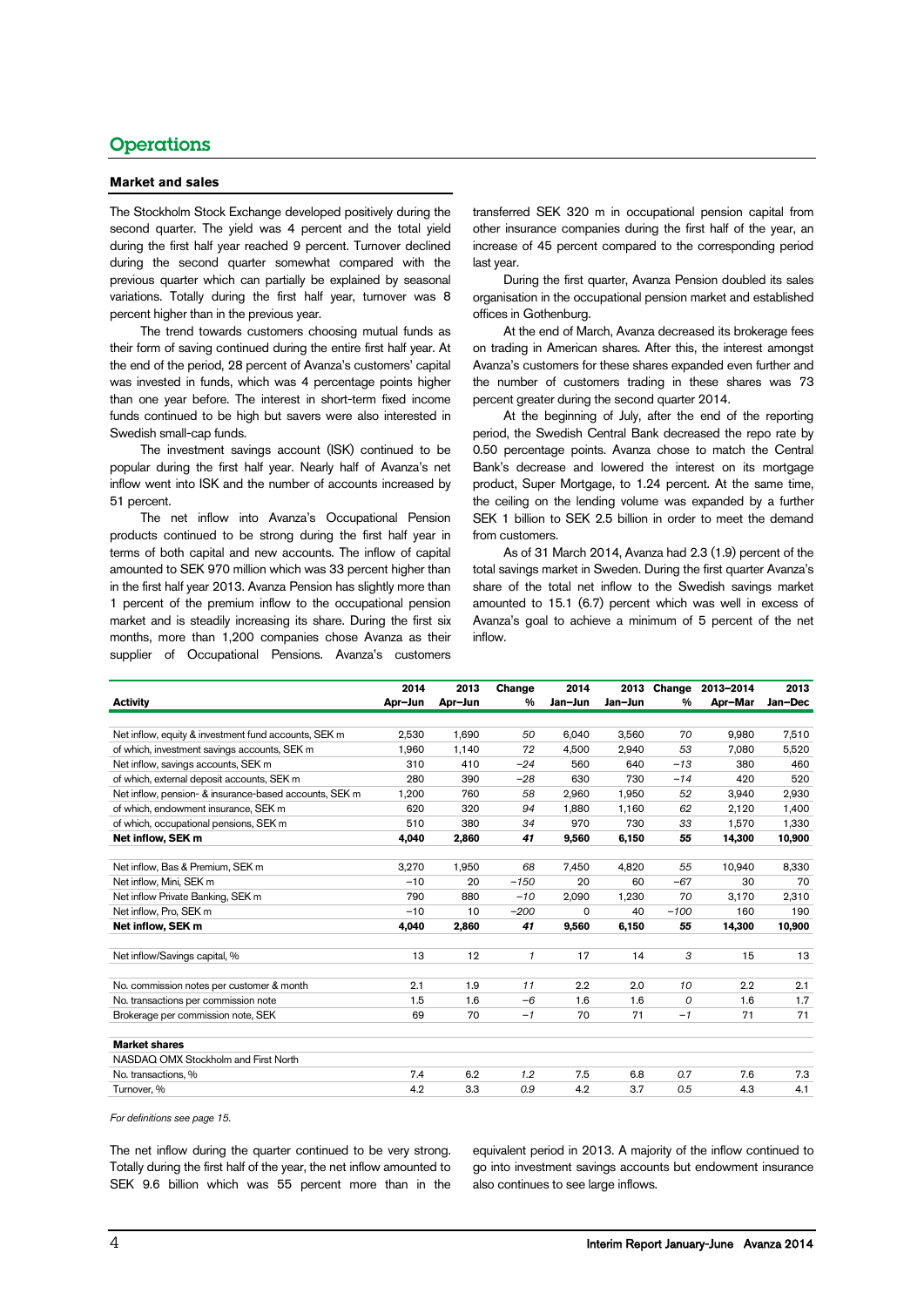During the first half year, the customers' trading activity increased and the number of transactions per customer and month was 10 percent higher than in the equivalent period last year. However, the activity is still somewhat restricted and a major portion of the new net inflow is invested in funds.

Avanza's share of the total number of trades on the Stockholm stock exchange increased and amounted to 7.5 (6.8) percent. Brokerage per commission note was  $1$  (-7) percent lower than in the same period last year.

|                                                             |            |            | Change |            | Change        |            | <b>Change</b> |
|-------------------------------------------------------------|------------|------------|--------|------------|---------------|------------|---------------|
| <b>Savings Capital</b>                                      | 30-06-2014 | 31-03-2014 | $\%$   | 31-12-2013 | $\frac{9}{6}$ | 30-06-2013 | $\%$          |
|                                                             |            |            |        |            |               |            |               |
| Savings capital, equity & investment fund accounts, SEK m   | 71,490     | 67,110     | 7      | 61.680     | 16            | 49.930     | 43            |
| of which, investment savings accounts, SEK m                | 18,200     | 15,100     | 21     | 11,700     | 56            | 7,340      | 148           |
| Savings capital, savings accounts, SEK m                    | 6,110      | 5,790      | 6      | 5,520      | 11            | 5,670      | 8             |
| of which, external deposit accounts, SEK m                  | 5,360      | 5,060      | 6      | 4,690      | 14            | 4,880      | 10            |
| Savings capital, pension- & insurance-based accounts, SEK m | 52,500     | 48,900     | 7      | 45,400     | 16            | 39,000     | 35            |
| of which, endowment insurance, SEK m                        | 39,300     | 36,900     | 7      | 34,200     | 15            | 29,600     | 33            |
| of which, occupational pensions, SEK m                      | 6.510      | 5,710      | 14     | 5.150      | 26            | 4,110      | 58            |
| Savings capital, SEK m                                      | 130,100    | 121,800    | 7      | 112,600    | 16            | 94,600     | 38            |
|                                                             |            |            |        |            |               |            |               |
| Equities, bonds, derivatives, etc. SEK m                    | 79,600     | 76,480     | 4      | 70,390     | 13            | 58,510     | 36            |
| Investment funds, SEK m                                     | 35,900     | 31,300     | 15     | 27,900     | 29            | 22,600     | 59            |
| Deposits, SEK m                                             | 19,100     | 18,100     | 6      | 17,600     | 9             | 16,400     | 16            |
| of which, external deposits, SEK m                          | 5,360      | 5,060      | 6      | 4,690      | 14            | 4,880      | 10            |
| Lending, SEK m                                              | $-4.500$   | $-4.080$   | 10     | $-3,290$   | 37            | $-2.910$   | 55            |
| of which, mortgage loans, SEK m                             | $-1,200$   | $-760$     | 58     | $-90$      | 1,233         |            |               |
| Savings capital, SEK m                                      | 130,100    | 121,800    | 7      | 112,600    | 16            | 94,600     | 38            |
|                                                             |            |            |        |            |               |            |               |
| Deposits/Lending, %                                         | 424        | 444        | $-20$  | 535        | $-111$        | 564        | $-140$        |
| Net deposits/Savings capital, %                             | 11         | 12         | $-1$   | 13         | $-2$          | 14         | $-3$          |
|                                                             |            |            |        |            |               |            |               |
| Bas & Premium, SEK m                                        | 71,930     | 66,930     | 7      | 61,900     | 16            | 53,120     | 35            |
| Mini, SEK m                                                 | 1,860      | 1,830      | 2      | 1.780      | 4             | 1,570      | 18            |
| Private Banking, SEK m                                      | 53,000     | 50,000     | 6      | 46,100     | 15            | 37,600     | 41            |
| Pro, SEK m                                                  | 3,310      | 3,040      | 9      | 2,820      | 17            | 2,310      | 43            |
| Savings capital, SEK m                                      | 130,100    | 121,800    | 7      | 112,600    | 16            | 94.600     | 38            |
|                                                             |            |            |        |            |               |            |               |
| Return, average account since Jan 1 st, %                   | 7          | 3          | 4      | 17         | $-10$         | З          | 4             |
| SIX Return Index since Jan 1 st, %                          | 9          | 5          | 4      | 28         | $-19$         | 9          | 0             |

*For definitions see page [15.](#page-14-0)*

Savings capital grew significantly during the first half year 2014, driven by the high customer and net inflows, in combination with the positive stock market development. The customers' savings capital in Avanza at the end of the period amounted to SEK 130 billion which was an increase of 16 percent compared with year-end.

|                                           |            |            | <b>Change</b> |            | <b>Change</b> |            | <b>Change</b> |
|-------------------------------------------|------------|------------|---------------|------------|---------------|------------|---------------|
| <b>Customers and Accounts</b>             | 30-06-2014 | 31-03-2014 | %             | 31-12-2013 | $\%$          | 30-06-2013 | %             |
|                                           |            |            |               |            |               |            |               |
| Bas & Premium, no. customers              | 307,780    | 296,920    | 4             | 283,570    | 9             | 267,110    | 15            |
| Mini, no. customers                       | 21.000     | 21,000     | 0             | 20,800     |               | 20.300     | 3             |
| Private Banking, no. customers            | 9.180      | 8.760      | 5             | 8.280      | 11            | 7.560      | 21            |
| Pro, no. customers                        | 4.540      | 4.320      | 5             | 3.850      | 18            | 3,330      | 36            |
| No. customers                             | 342,500    | 331,000    | 3             | 316,500    | 8             | 298,300    | 15            |
| No. accounts per customer                 | 1.75       | 1.73       |               | 1.72       |               | 1.70       | 3             |
|                                           |            |            |               |            |               |            |               |
| No. equity & investment fund accounts     | 309,500    | 295,800    | 5             | 277,600    | 11            | 255,900    | 21            |
| of which, no. investment savings accounts | 55,300     | 47.000     | 18            | 36,600     | 51            | 25.200     | 119           |
| No. savings accounts                      | 83.200     | 80.100     | 4             | 76.900     | 8             | 71.700     | 16            |
| of which, no. external deposit accounts   | 52.900     | 50.100     | 6             | 47.200     | 12            | 42.800     | 24            |
| No. pension- & insurance-based accounts   | 205,200    | 197,700    | 4             | 190,400    | 8             | 179.600    | 14            |
| of which, no. endowment insurance         | 106,200    | 103,900    | 2             | 100,800    | 5             | 96.900     | 10            |
| of which, no. occupational pensions       | 54.800     | 50,500     | 9             | 47,600     | 15            | 43.400     | 26            |
| No. accounts                              | 597.900    | 573,600    | 4             | 544.900    | 10            | 507.200    | 18            |

*For definitions see page [15.](#page-14-0)*

Growth in the number of customers continued to be strong during the second quarter. The total number of customers at the end of the period was 342,500 which represented an increase of 11,500 during the second quarter and of 26,000 compared

with the beginning of 2013. The number of accounts increased during the first half of the year by 53,000.

The number of accounts per customer is a good measure of the savers' engagement in Avanza and, thereby, also of the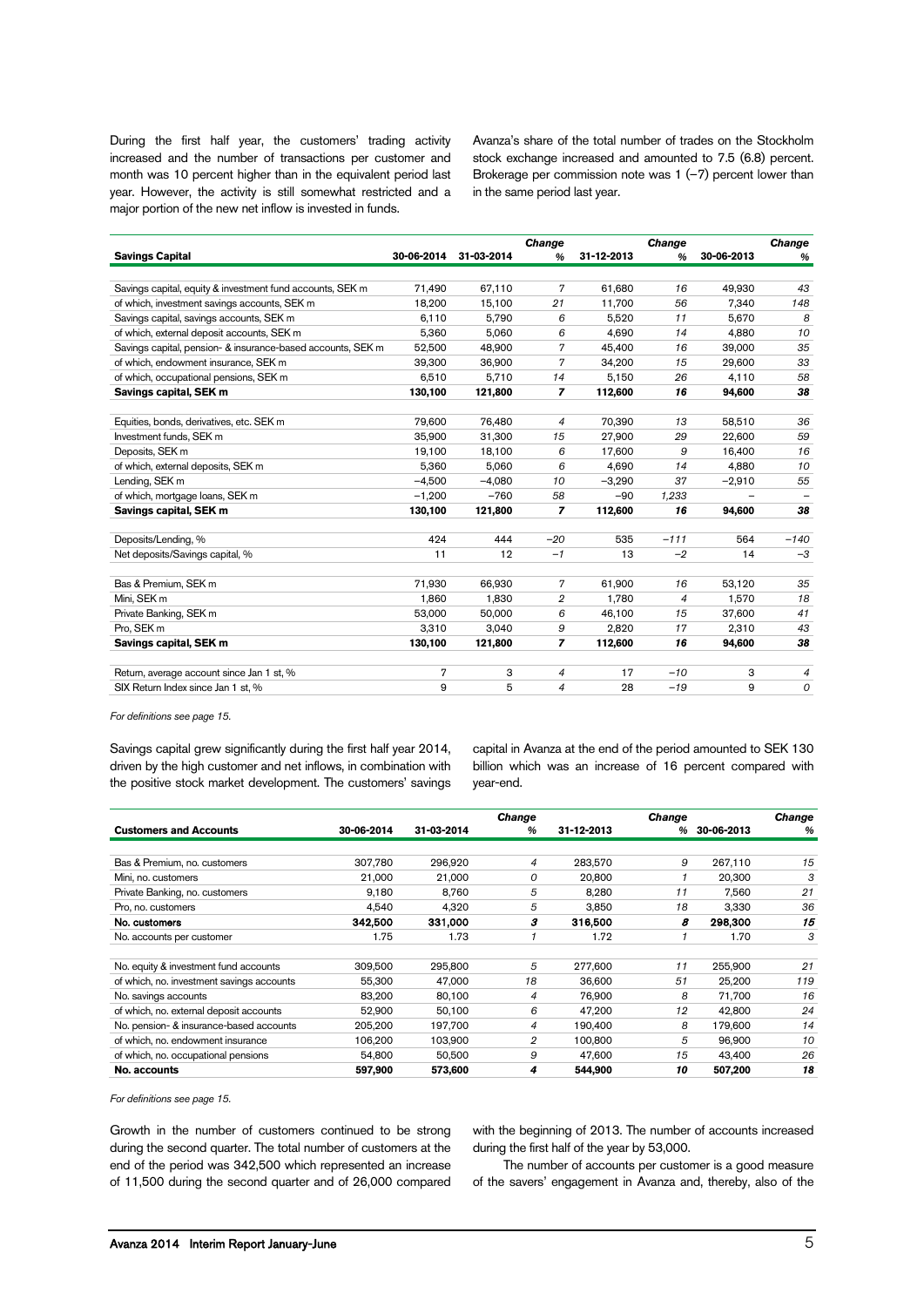share of customers' savings. The number of accounts per customer increased during the period and now amounts to 1.75 (1.70).

#### **Development**

During the first half year, development work was focused on polishing and further development of Avanza's new website which was launched during 2013. A number of measures aimed at increasing efficiency and increased stability were taken, for example, increased efficiency in the administration of client companies within Occupational Pension. A large number of The number of new Occupational Pension accounts during the first half year totalled 7,200 (5,000) which is equivalent to 14 (14) percent of the total number of new accounts.

smaller functions were introduced, mainly based on customer feedback.

In June, Avanza launched foreign exchange trading for all customers, as the first Swedish bank. The product makes it possible to quickly and easily take foreign exchange positions in the currencies most in demand.

## Financial overview

|                                                    | 2014           | 2013           | Change        | 2014        | 2013    | Change         | 2013-2014 | 2013    |
|----------------------------------------------------|----------------|----------------|---------------|-------------|---------|----------------|-----------|---------|
|                                                    | Apr-Jun        | Apr-Jun        | $\frac{0}{0}$ | Jan-Jun     | Jan-Jun | $\frac{9}{6}$  | Jul-Jun   | Jan-Dec |
| Income Statement, SEK m                            |                |                |               |             |         |                |           |         |
| Brokerage income                                   | 60             | 51             | 18            | 138         | 115     | 20             | 268       | 245     |
| Fund commissions                                   | 27             | 20             | 35            | 51          | 38      | 34             | 95        | 82      |
| Net interest items                                 | 56             | 50             | 12            | 108         | 100     | 8              | 213       | 205     |
| Other income, net                                  | 21             | 16             | 31            | 40          | 34      | 18             | 71        | 65      |
| <b>Operating income</b>                            | 164            | 137            | 20            | 337         | 287     | 17             | 647       | 597     |
| Personnel                                          | $-58$          | $-58$          | 0             | $-116$      | $-110$  | 5              | $-216$    | $-210$  |
| Marketing                                          | $-6$           | $-7$           | $-14$         | $-11$       | $-13$   | $-15$          | $-21$     | $-23$   |
| Depreciation                                       | $-2$           | $-3$           | $-33$         | $-4$        | $-6$    | $-33$          | $-8$      | $-10$   |
| Other expenses                                     | $-31$          | $-34$          | $-9$          | $-63$       | $-69$   | $-9$           | $-121$    | $-127$  |
| Operating expenses before credit losses            | $-97$          | $-102$         | $-5$          | $-194$      | $-198$  | $-2$           | $-366$    | $-370$  |
| Profit before credit losses                        | 67             | 35             | 91            | 143         | 89      | 61             | 281       | 227     |
|                                                    |                |                |               |             |         |                |           |         |
| Credit losses, net                                 | $\mathsf 0$    | $\mathbf 0$    |               | $\mathbf 0$ | 0       |                | $-1$      | $-1$    |
| <b>Operating profit</b>                            | 67             | 35             | 91            | 143         | 89      | 61             | 280       | 226     |
| Operating margin, %                                | 41             | 26             | 15            | 42          | 31      | 11             | 43        | 38      |
| Profit margin, %                                   | 34             | 23             | 11            | 36          | 27      | 9              | 37        | 32      |
| Cost/income ratio, %                               | 59             | 74             | $-15$         | 58          | 69      | $-11$          | 57        | 62      |
| Earnings per share, SEK                            | 1.92           | 1.11           | 73            | 4.18        | 2.67    | 57             | 8.18      | 6.67    |
| Earnings per share after dilution, SEK             | 1.90           | 1.11           | 71            | 4.14        | 2.67    | 55             | 8.14      | 6.67    |
| Return on shareholders' equity, %                  | $\overline{7}$ | $\overline{4}$ | 3             | 15          | 10      | 5              | 31        | 25      |
| Investments, SEK m                                 | 3              | $\overline{2}$ | 50            | 5           | 3       | 67             | 6         | 4       |
| Brokerage income/Operating income, %               | 37             | 37             | 0             | 41          | 40      | $\mathcal I$   | 41        | 41      |
| Non-brokerage income/Operating income, %           | 63             | 63             | 0             | 59          | 60      | $-1$           | 59        | 59      |
| of which, Fund commissions/Operating income, %     | 16             | 15             | $\mathcal I$  | 15          | 13      | $\overline{2}$ | 15        | 14      |
| of which, Net interest items/Operating income, %   | 34             | 36             | $-2$          | 32          | 35      | $-3$           | 33        | 34      |
| of which, Other income/Operating income, %         | 13             | 12             | $\mathcal I$  | 12          | 12      | $\mathcal{O}$  | 11        | 11      |
|                                                    |                |                |               |             |         |                |           |         |
| Non-brokerage income/Operating expenses, %         | 107            | 84             | 23            | 103         | 87      | 16             | 104       | 95      |
| of which, Net interest items/Operating expenses, % | 58             | 49             | 9             | 56          | 51      | 5              | 58        | 55      |
| Operating income/Savings capital, %                | 0.13           | 0.15           | $-0.02$       | 0.28        | 0.31    | $-0.03$        | 0.57      | 0.61    |
| of which. Net interest items/Savings capital, %    | 0.04           | 0.05           | $-0.01$       | 0.09        | 0.11    | $-0.02$        | 0.19      | 0.21    |
|                                                    |                |                |               |             |         |                |           |         |
| Average no. employees                              | 282            | 271            | 4             | 276         | 270     | $\overline{2}$ | 272       | 269     |
| No. trading days                                   | 57.5           | 59.0           | $-3$          | 119.5       | 120.5   | $-1$           | 247.0     | 248.0   |
| Web service operational availability, %            | 99.6           | 99.9           | $-0.3$        | 99.7        | 99.9    | $-0.1$         | 99.7      | 99.9    |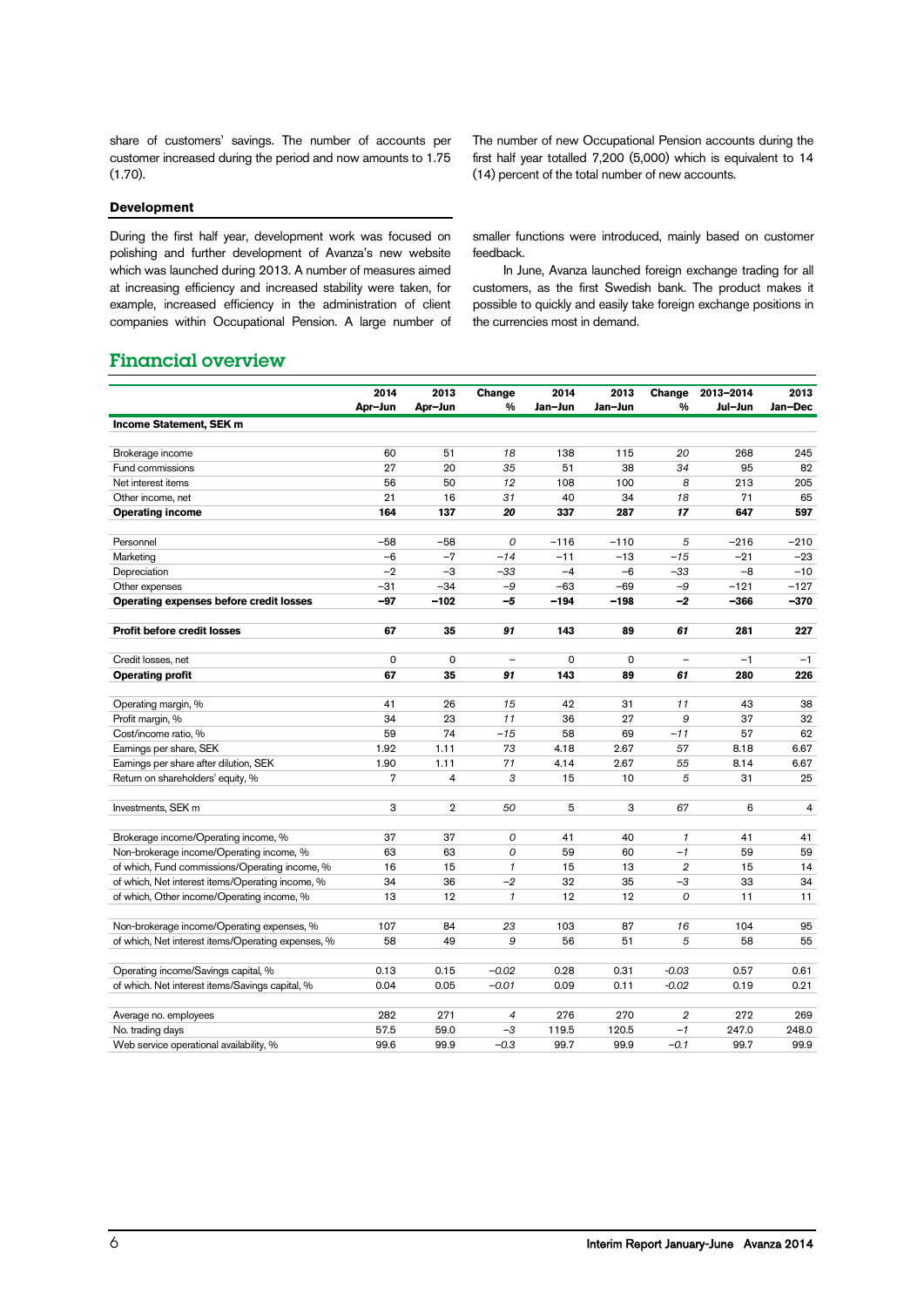|                                     |            |            | Change |            | Change |            | Change |
|-------------------------------------|------------|------------|--------|------------|--------|------------|--------|
|                                     | 30-06-2014 | 31-03-2014 | %      | 31-12-2013 | %      | 30-06-2013 | %      |
| Shareholders' equity per share, SEK | 23.67      | 29.75      | $-20$  | 27.49      | $-14$  | 23.49      |        |
| Capital base/Capital requirement    | 1.59       | 1.69       | $-6$   | 1.82       | $-13$  | 2.21       | $-28$  |
| No. employees                       | 281        | 282        |        | 264        | 6      | 265        | 6      |
| Market value, SEK                   | 280.00     | 248.50     | 13     | 209.00     | 34     | 137.00     | 104    |
| Market capitalisation, SEK m        | 8.080      | 7.180      | 13     | 6.030      | 34     | 3.960      | 104    |

*For definitions see page [15.](#page-14-0)*

*Avanza also publishes an Excel document containing financial history. The information is presented in English and can be viewed at avanza.se/keydata.*

Operating revenue increased during the first half year 2014 by 17 (–6) percent compared with the equivalent period last year. Revenues during the second quarter increased by 20 percent (–3) compared with the second quarter 2013. Brokerage revenues increased as a result of the larger customer base and higher trading activity, which was counter-acted somewhat by a decrease in brokerage per commission note. Fund commissions increased primarily due to increased interest in investing in mutual funds and the resulting increase in fund capital. Net interest increased compared with the previous year, primarily thanks to a higher level of lending, which was partly a result of the introduction of mortgage products. The base lending interest rate was, on average, 0.25 percentage points lower than during the first half year 2013, something that impacted net interest negatively. At the beginning of July, after the end of the period, the Swedish Central Bank lowered the base lending rate by a further 0.50 percentage points, which will negatively affect net interest going forward.

Expenses before credit losses decreased during the first half year by 2 (+8) percent compared with the previous year, primarily thanks to lower costs for purchased services. Personnel costs increased by 5 percent, partly as a result of the increased investment in Occupational Pensions and the associated sales organisation.

During the first half year, non-brokerage revenue was equivalent to 103 (87) percent of total costs. Non-brokerage revenue is comprised primarily of net interest, mutual funds commission and currency exchange net. The long-term goal is that total non-brokerage revenue shall be in excess of 100 percent of total expense.

During the spring Avanza has received an enquiry from the Swedish Tax Agency concerning reverse VAT charges. An investigation has been initiated which can lead to additional costs as a one-off effect of SEK 4–8 m. Provisions are expected to be made during the third quarter when the amount can be estimated with more certainty.

#### **Capital surplus**

|                                                                                              | 30-06-2014 | 31-12-2013 |
|----------------------------------------------------------------------------------------------|------------|------------|
| Shareholders' equity, the Group                                                              | 683        | 794        |
| Intangible fixed assets and deferred tax receivables, SEK m                                  | $-24$      | $-24$      |
| Capital requirement with reference to Avanza Bank's internal capital evaluation (IKU), SEK m | $-357$     | $-318$     |
| Total capital surplus before dividend, SEK m                                                 | 302        | 452        |
|                                                                                              |            |            |
| Capital surplus per share, SEK                                                               | 10.45      | 15.67      |

*Intangible fixed assets and deferred tax receivables are not included in the capital base under the capital adequacy rules and are thus not distributable and should be reduced from the equity. See also Note 4, Page [13.](#page-12-0)*

The capital surplus, i.e. the maximum scope available for dividend payments and buybacks of the company's own shares, totalled SEK 302 million as of 30 June 2014.

As a result of new rules concerning equity within the financial sector, the capital requirement for the Group will increase by SEK 65 m from August 2014. From September 2015 additional equity requirements of SEK 29 m are expected. These increased capital requirements is covered by the capital surplus available already today.

#### **Financial position**

All of Avanza's assets have a high level of liquidity. The majority of the assets can, therefore, be transferred within one day. The assets are deemed to be secure. Between 2001 and the second quarter of 2014 total credit losses amounted to SEK 9 million, which is the equivalent, on average, to less than 0.03 percent per year. Avanza does not conduct, and has not previously conducted, trading in securities on its own behalf.

The statutory protection and guarantees (such as the state deposit guarantee) apply to customers in Avanza in the same manner as applying to other Swedish banks and insurance

companies. Additional information on Avanza and security matters can be found on avanza.se.

#### **The Parent Company Avanza Bank Holding AB**

Avanza Bank Holding AB is the Parent Company in the Avanza Group. The operating result for the first quarter was SEK –3 (–3) million. The Parent Company does not report any sales. A dividend payment of SEK 231 million (SEK 231 m) has been made to the shareholders.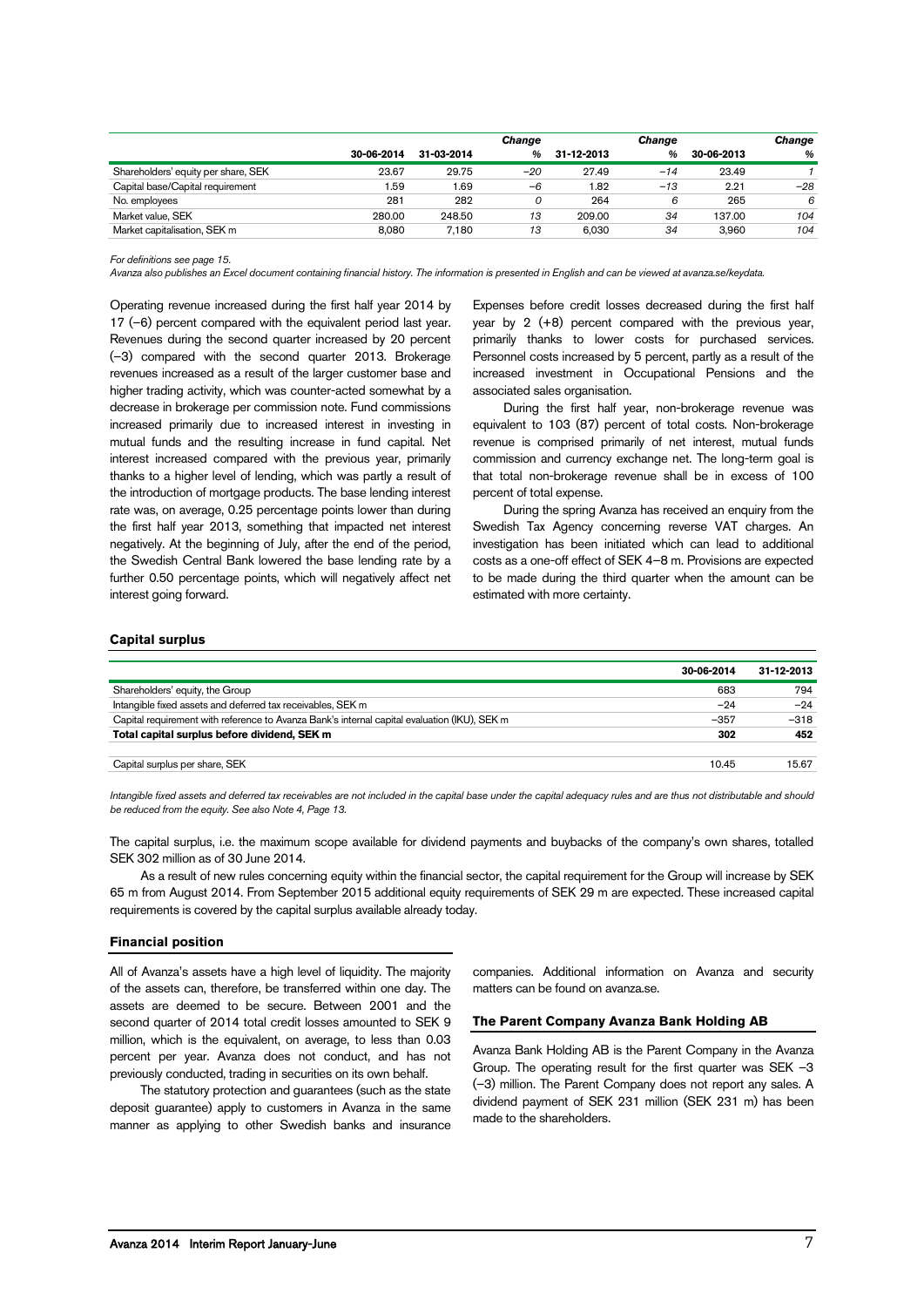# Outlook for the future

Growth possibilities on the Swedish savings market are deemed to be positive. In order to generate long-term value for our shareholders, Avanza's activities are concentrated on those areas we can impact and which drive the underlying growth of the company, in combination with the thorough monitoring of expenses – good scalability in the operations, strong net inflow, good growth in customers and customer satisfaction.

Factors impacting Avanza's possibilities for future growth include:

#### **Growth of the savings market**

We estimate that the Swedish savings market will grow by 6–8 per cent per year in the long-term, which is in line with the growth experienced over the last ten years. Normally, pension and insurance savings account for half of that growth. Increased demands for repayment and worries about falling housing prices, in combination with uncertainty regarding the stock market, may imply that more Swedes will choose to save by paying off their mortgages, which may have a negative impact on the growth of the Swedish savings market.

Avanza's growth opportunities are not, however, limited to the growth of the Swedish savings market. This is because Avanza currently has a market share of only 2.3 per cent of the Swedish savings market, and is also due to the fact that capital transferred from other savings institutions to Avanza is not included in the net inflow to the Swedish savings market.

#### **Net inflow and growth in value**

An important factor generating long-term growth in savings capital is the net inflow.

The growth in net inflow is explained by increased savings on behalf of existing customers and deposits from new customers. We believe the increased rate of growth during the first six months of 2014 to be partially structural as a result of the launching of a new website, a strengthening of the customer offering, increased brand awareness and improved capabilities for targeted customer communication. Consequently, Avanza has decided to raise its long-term growth target to 30,000– 40,000 net new customers a year (previously 20,000–30,000). We also believe that Avanza will increase its total share of customer´s savings over time by utilising our competitive advantages in terms of offering the market´s widest range of savings products, best tools and lowest fees. We estimate that our customers have, today, approximately fifty per cent of their transferrable savings in Avanza. In addition to the net inflow, the value increase also generates growth in customers' savings capital.

As a result of the new target regarding customer growth, Avanza has also decided to increase the annual target of attracting at least 5 percent of the net inflow into the savings market to a minimum of 7 percent. This is in line with Avanza's share of the net inflow to the Swedish savings market during the last 12 months which was 7.5 percent.

#### **Relationship between growth in savings capital and growth in operating income**

From a long-term perspective, there is a clear correlation between growth in savings capital and growth in operating

income, for which reason an underlying growth in savings capital creates the conditions necessary for increased income. Income is primarily generated through brokerage income from trading in securities, net interest income from borrowing and lending activities, from fund commission and in the form of other compensation from suppliers of savings products. The income to savings capital ratio has fallen by 10 per cent per year over the last five years due to falling short-term interest rates, price pressure, combined with the effects of the product mix of savings and fluctuations in trading activity on the stock market. Our assessment is that the income to savings capital ratio, with an unchanged repo rate, will fall from its current level at a lower rate than the historical rate. This assessment is based on our forecast of the continued effects of the product mix of savings capital, as we believe that fund savings will increase in the future, in conjunction with an increase in pension capital. Price pressure due to competition is, however, deemed to be limited.

#### **Outlook for 3–5 years**

The savings behaviour we have observed during the previous two years has mainly been characterized by a lower risk appetite than has historically been the case. We have also seen a gradual shift in savings in funds towards funds with lower fees, partly as a consequence of an increasing cost consciousness amongst customers. We see no reason to expect any structural change for the foreseeable future even if risk aversion will appear cyclically. We, therefore, do not expect, and do not plan for, a return to the same level of income to savings capital ratio as the industry was used to experiencing a few years ago. However, we believe that a continued focus on low fees and innovative products is well suited to such an environment and that Avanza remains well positioned for growth in savings from both new and existing customers. Our assessment is that the price pressure in coming years may continue, to a limited extent, from the current income to savings capital ratio of 55 basis points, if the current low interest rates and stock market activity remain.

To ensure competitiveness and profitability by reducing the cost to savings capital ratio will, therefore, be a challenge for the industry as a whole, not least in light of the upward cost pressure due to statutory and regulatory compliance requirements in the wake of the financial crisis and due to increased accessibility requirements on behalf of customers, through various channels and mobile devices. Avanza is well equipped to meet this future with the significant scalability of its IT systems, IT development and continued efficiency enhancement measures.

An increased growth rate places high demands on both the organisation and its processes and systems. In order to ensure the highest possible quality of service to our customers while raising our growth ambitions, we intend, during the forthcoming year, to expand our IT development capacity to more quickly undertake possible improvements of efficiency and quality, as well as continue to further develop our customer offering and customer interface. As a result, we presume that cost increases of 6–8 percent per year will apply during forthcoming years, an increase from the previously communicated 3–5 percent. This can change and be reassessed if the growth premises are changed. Given a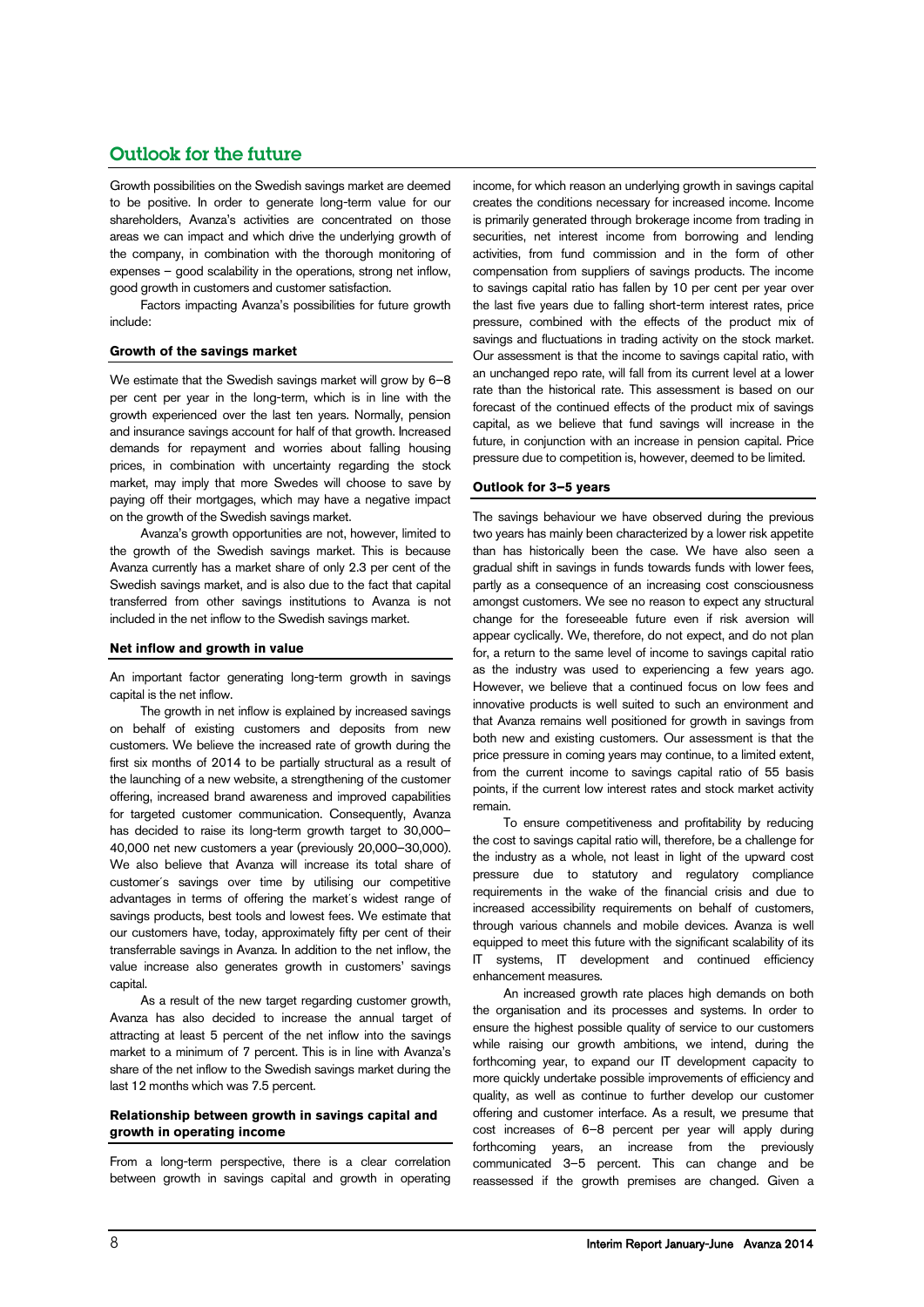continued growth in customers and savings capital, we see that costs per unit during the next 3–5 years will decline towards 25 basis points as a direct effect of continued growth in customers and savings capital.

The pension and insurance market is almost twice the size of the market for direct savings in shares and funds. Today's transfer rights only cover pensions which have been subscribed to after 2007, and transferable capital today is, thus, limited to only a fraction of the total pension and insurance market, although this fraction will gradually increase with time. During the spring and summer of 2014, the political debate regarding the right of transfer of pension savings has taken off and the

government has expressed a clear ambition to achieve a less restrictive right of transfer within, primarily, fund and deposit insurance, as well as achieving increased transparency as regards the mediation of insurance products. In case of an extended right to transfer pension funds, customers would have the ability to transfer all or part of their savings to Avanza and, thus, receive a larger pension on retirement, as we offer the lowest fees and the widest range of products for retirement savings. A Parliamentary decision in favour of an extended transfer right would, therefore, have a positive effect on Avanza's growth prospects.

## Other corporate events

#### **Significant risks and uncertainly factors**

Avanza's operations are exposed to risks on a daily basis. These risks are measured, controlled and, where necessary, acted upon, in order to protect the Company's capital and reputation. The manner in which Avanza identifies, follows up and manages these risks has a bearing on the soundness of the business and on the Company's long-term profitability. A detailed description of the Group's risk exposure and risk management is provided in Avanza's Annual Report for 2013, Note 34 and pages 30–32. It is deemed that there are no significant risks other than those risks described in the Annual Report and in this interim report.

#### **Transactions with associated parties**

Avanza's transactions with associated parties are presented in the Annual Report for 2013, Note 35. No significant changes have taken place since the publication of the Annual Report.

#### **Incentives program**

The Extraordinary General Meeting on June 13, 2014 resolved, deviating from the shareholders' preferential rights, to issue a total maximum number of 1,470,000 warrants. These warrants will be distributed among three different programs (Subprogram 1–3) comprising a maximum of 490,000 warrants each. The three sub-programs are part of the same incentive program.

Upon full exercise of all of the warrants included in the Board's proposal (1,470,000 warrants), the company's share capital will increase by a maximum of SEK 3,675,000 distributed on 1,470,000 shares, each with a quotient value of SEK 2.5, corresponding to a dilution effect of maximum 5.1 percent (1.7 percent per sub-program).

Subsidiary program 1 of the 2011–2014 stock option program had redemption period from 2 May to 30 May 2014. The redemption price was SEK 265.16 per share. No shares were subscribed for in respect of this subsidiary program.

#### **Repurchase of the company's own shares**

On 29 April 2014, the Annual General Meeting decided to authorise the Board of Directors to implement the acquisition of own shares, up to a maximum of 10 percent of the shares in Avanza Bank Holding AB. No shares were repurchased during the first half of 2014 and the company holds no repurchased shares as of 30 June 2014.

#### **Financial calendar**

Interim Report, January – September 2014 16 October 2014 Preliminary Financial Statement 2014 January 2015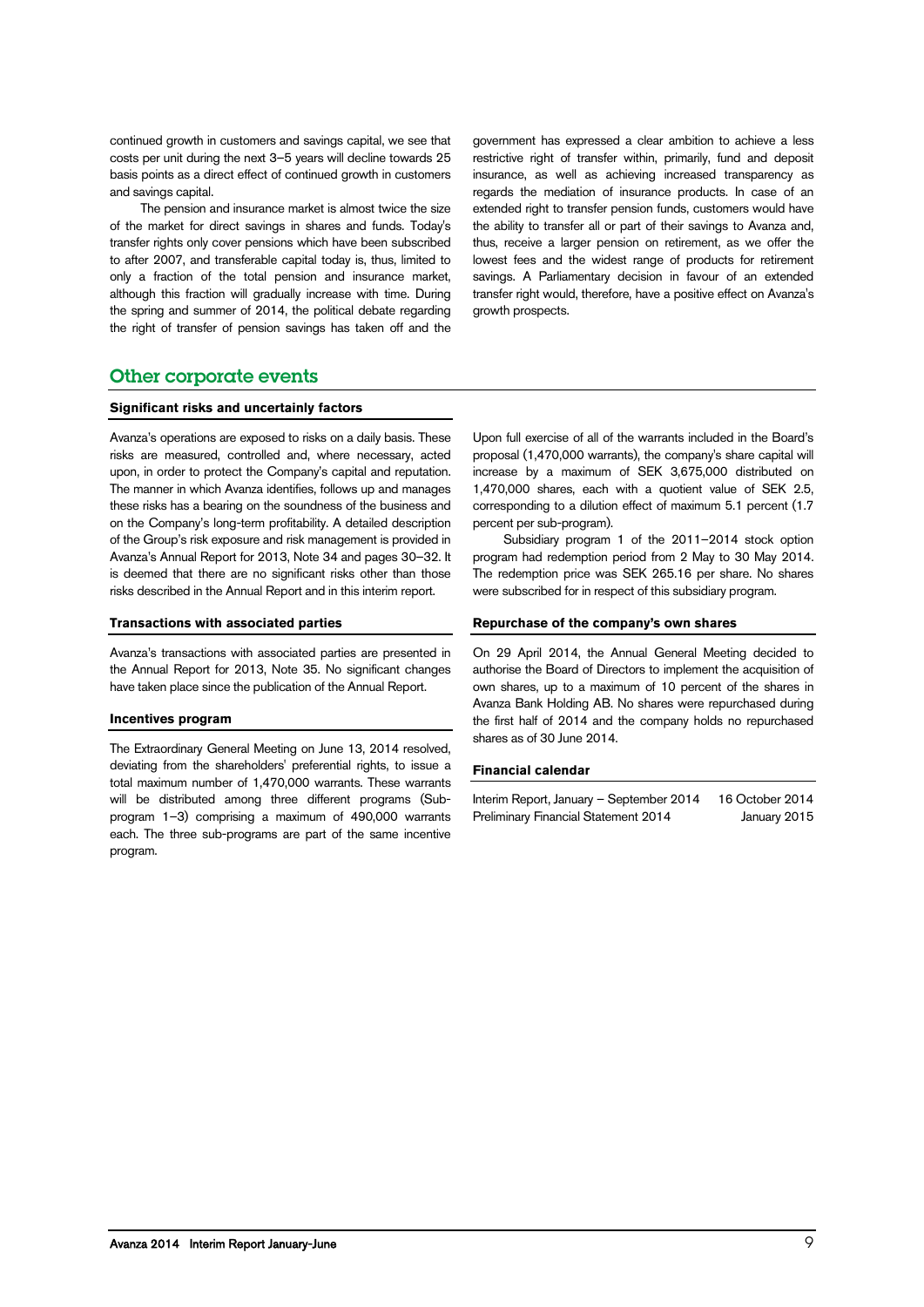# Consolidated Income Statements \*

|                                                      | 2014    | 2013         | 2014     | 2013     | 2013-2014 | 2013         |
|------------------------------------------------------|---------|--------------|----------|----------|-----------|--------------|
| SEK <sub>m</sub>                                     | Apr-Jun | Apr-Jun      | Jan-Jun  | Jan-Jun  | Jul-Jun   | Jan-Dec      |
| <b>Operating income</b>                              |         |              |          |          |           |              |
| Commission income                                    | 127     | 104          | 270      | 222      | 513       | 465          |
| Commission expenses                                  | $-19$   | $-18$        | $-41$    | $-36$    | $-79$     | $-74$        |
| Interest income                                      | 68      | 62           | 132      | 123      | 262       | 253          |
| Interest expenses                                    | $-12$   | $-12$        | $-24$    | $-23$    | $-49$     | $-48$        |
| Net result of financial transactions                 | 0       | $\mathbf{1}$ | $\Omega$ | 1        | 0         | $\mathbf{1}$ |
| Other operating income                               |         | 0            |          | $\Omega$ |           | $\mathbf 0$  |
| <b>Total operating income</b>                        | 164     | 137          | 337      | 287      | 647       | 597          |
|                                                      |         |              |          |          |           |              |
| <b>Operating expenses</b>                            |         |              |          |          |           |              |
| General administrative costs                         | $-83$   | $-88$        | $-166$   | $-169$   | $-315$    | $-318$       |
| Depreciation of tangible and intangible fixed assets | $-2$    | $-3$         | $-4$     | $-6$     | $-8$      | $-10$        |
| Other operating expenses                             | $-12$   | $-11$        | $-24$    | $-23$    | $-43$     | $-42$        |
| Total operating expenses before credit losses        | $-97$   | $-102$       | $-194$   | $-198$   | $-366$    | $-370$       |
|                                                      |         |              |          |          |           |              |
| Operating profit before credit losses                | 67      | 35           | 143      | 89       | 281       | 227          |
| Credit losses, net                                   | 0       | 0            | 0        | $\Omega$ | $-1$      | $-1$         |
| <b>Operating profit</b>                              | 67      | 35           | 143      | 89       | 280       | 226          |
|                                                      |         |              |          |          |           |              |
| Tax on profit for the period                         | $-11$   | $-3$         | $-22$    | $-12$    | $-43$     | $-33$        |
| Net profit/loss for the period **                    | 56      | 32           | 121      | 77       | 237       | 193          |
|                                                      |         |              |          |          |           |              |
| Earnings per share, SEK                              | 1.92    | 1.11         | 4.18     | 2.67     | 8.18      | 6.67         |
| Earnings per share after dilution, SEK               | 1.90    | 1.11         | 4.14     | 2.67     | 8.14      | 6.67         |
| Average no. shares before dilution, thousand         | 28.874  | 28.874       | 28.874   | 28.874   | 28.874    | 28,874       |
| Average no. shares after dilution, thousand          | 29,159  | 28,874       | 29,142   | 28.874   | 29.028    | 28.874       |
| Outstanding no. shares before dilution, thousand     | 28.874  | 28.874       | 28.874   | 28.874   | 28.874    | 28.874       |
| Outstanding no. shares after dilution, thousand      | 29,223  | 28,874       | 29,223   | 28,874   | 29,223    | 29,009       |
| No. shares upon full dilution, thousand              | 29,854  | 30,344       | 29,854   | 30,344   | 29,854    | 30,344       |
|                                                      |         |              |          |          |           |              |

\* Corresponds to total comprehensive income in that no other total comprehensive income exists.<br>\*\* The entire profit accrues to the Parent Company's shareholders

The entire profit accrues to the Parent Company's shareholders.

# Consolidated Balance Sheet

| SEK <sub>m</sub>                           |        | 30-06-2014 | 31-12-2013 |
|--------------------------------------------|--------|------------|------------|
| <b>Assets</b>                              |        |            |            |
| Treasury bills eligible for refinancing    |        | 160        | 165        |
| Loans to credit institutions               |        | 8,992      | 9,078      |
| Loans to the public                        | Note 1 | 5,676      | 4,188      |
| Shares and participations                  |        | 6          | $\Omega$   |
| Assets in insurance operations             |        | 49,244     | 42,573     |
| Intangible fixed assets                    |        | 23         | 23         |
| Tangible assets                            |        | 12         | 11         |
| Other assets                               |        | 243        | 509        |
| Prepaid costs and accrued income           |        | 51         | 88         |
| <b>Total assets</b>                        |        | 64,407     | 56,635     |
| Liabilities and shareholders' equity       |        |            |            |
| Deposits by the public                     | Note 2 | 14,030     | 12,987     |
| Liabilities in insurance operations        |        | 49,244     | 42,573     |
| Other liabilities                          |        | 360        | 186        |
| Accrued costs and prepaid income           |        | 73         | 78         |
| Provisions                                 |        | 17         | 17         |
| Shareholders' equity                       |        | 683        | 794        |
| Total liabilities and shareholders' equity |        | 64,407     | 56,635     |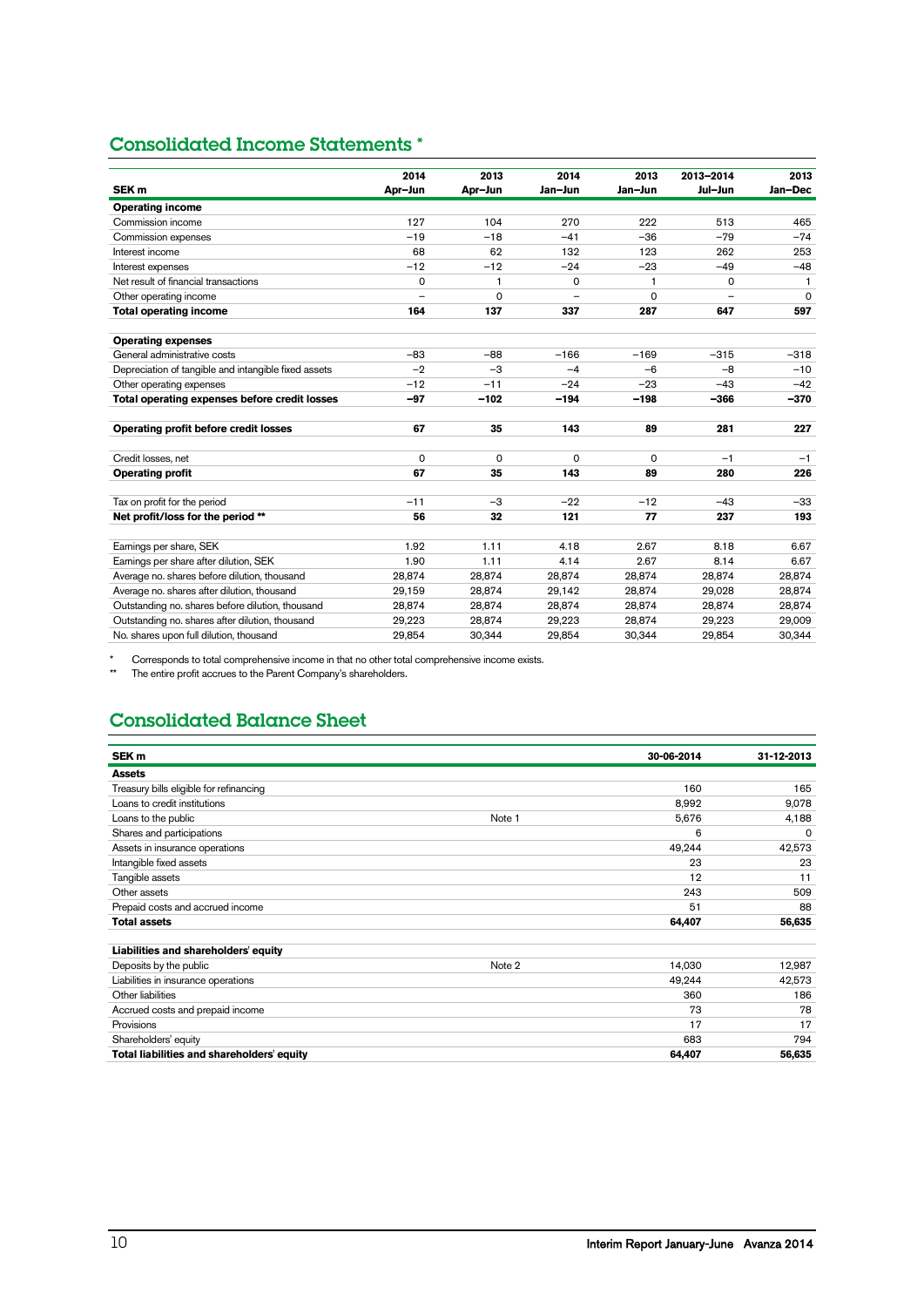## Changes in the Group's shareholders' equity

|                                                                  | 2014                     | 2013    | 2013    |
|------------------------------------------------------------------|--------------------------|---------|---------|
| SEK <sub>m</sub>                                                 | Jan-Jun                  | Jan-Jun | Jan-Dec |
| Shareholders' equity at the beginning of the period              | 794                      | 828     | 828     |
| Dividend                                                         | $-231$                   | $-231$  | $-231$  |
| Warrants issue                                                   | $\overline{\phantom{m}}$ | 4       |         |
| Net profit/loss for the period (also total comprehensive income) | 121                      | 77      | 193     |
| Shareholders' equity at the end of the period                    | 683                      | 678     | 794     |

There are no minority shareholdings included in the shareholders' equity.

# Consolidated Cash Flow Statements

| SEK <sub>m</sub>                                            | 2014<br>Apr-Jun | 2013<br>Apr-Jun | 2014<br>Jan-Jun | 2013<br>Jan-Jun |
|-------------------------------------------------------------|-----------------|-----------------|-----------------|-----------------|
| Cash flow from operating activities                         | 66              | 37              | 105             | 42              |
| Cash flow from operating activities' assets and liabilities | 71              | 883             | 41              | 489             |
| Cash flow from investment operations                        | $-4$            | $-2$            | $-6$            | $-3$            |
| Cash flow from financial operations                         | $-226$          | $-227$          | $-226$          | $-227$          |
| Cash flow for the period                                    | -93             | 691             | -86             | 301             |
| Liquid assets at the beginning of the period *              | 9.085           | 7.599           | 9.078           | 7.989           |
| Liquid assets at the end of the period *                    | 8.992           | 8.290           | 8.992           | 8,290           |

\* Liquid assets are defined as loans to credit institutions.

At the end of the period SEK 648 million (SEK 574 m) of consolidated liquid assets are pledged as collateral.

# Parent Company Income Statements

|                                                    | 2014     | 2013    |
|----------------------------------------------------|----------|---------|
| SEK <sub>m</sub>                                   | Jan-Jun  | Jan-Jun |
| <b>Operating expenses</b>                          |          |         |
| Administration expenses                            | $-2$     | $-2$    |
| Other operating expenses                           | -1       | $-1$    |
| <b>Operating profit/loss</b>                       | -3       | -3      |
| <b>Profit/loss from financial investments</b>      |          |         |
| Profit/loss from participations in Group companies | 3        |         |
| Interest income and similar items                  | $\Omega$ | ∩       |
| Profit/loss before tax                             | 3        | -3      |
| Tax on profit for the period                       | $\Omega$ |         |
| Net profit/loss for the period                     | 0        | -2      |

# Parent Company Balance sheets

| SEK <sub>m</sub>                           | 30-06-2014  | 31-12-2013 |
|--------------------------------------------|-------------|------------|
| <b>Assets</b>                              |             |            |
| Financial fixed assets                     | 408         | 408        |
| Current receivables *                      |             | 234        |
| Liquid assets                              | $\mathbf 0$ | $\Omega$   |
| <b>Total assets</b>                        | 409         | 642        |
| Shareholders' equity and liabilities       |             |            |
| Shareholders' equity                       | 408         | 639        |
| <b>Current liabilities</b>                 |             | 3          |
| Total shareholders' equity and liabilities | 409         | 642        |

\* Of which receivables from subsidiaries SEK 1 million (SEK 234 m).

## Accounting principles

The Interim Report for the Group has been prepared in accordance with IAS 34, Interim Reporting, the Swedish Annual Accounts Act for Credit Institutions and Securities Companies and with the guidelines and general advice issued by the Swedish Financial Supervisory Authority concerning the annual accounts of credit institutions and securities companies (FFFS 2008:25). The Interim for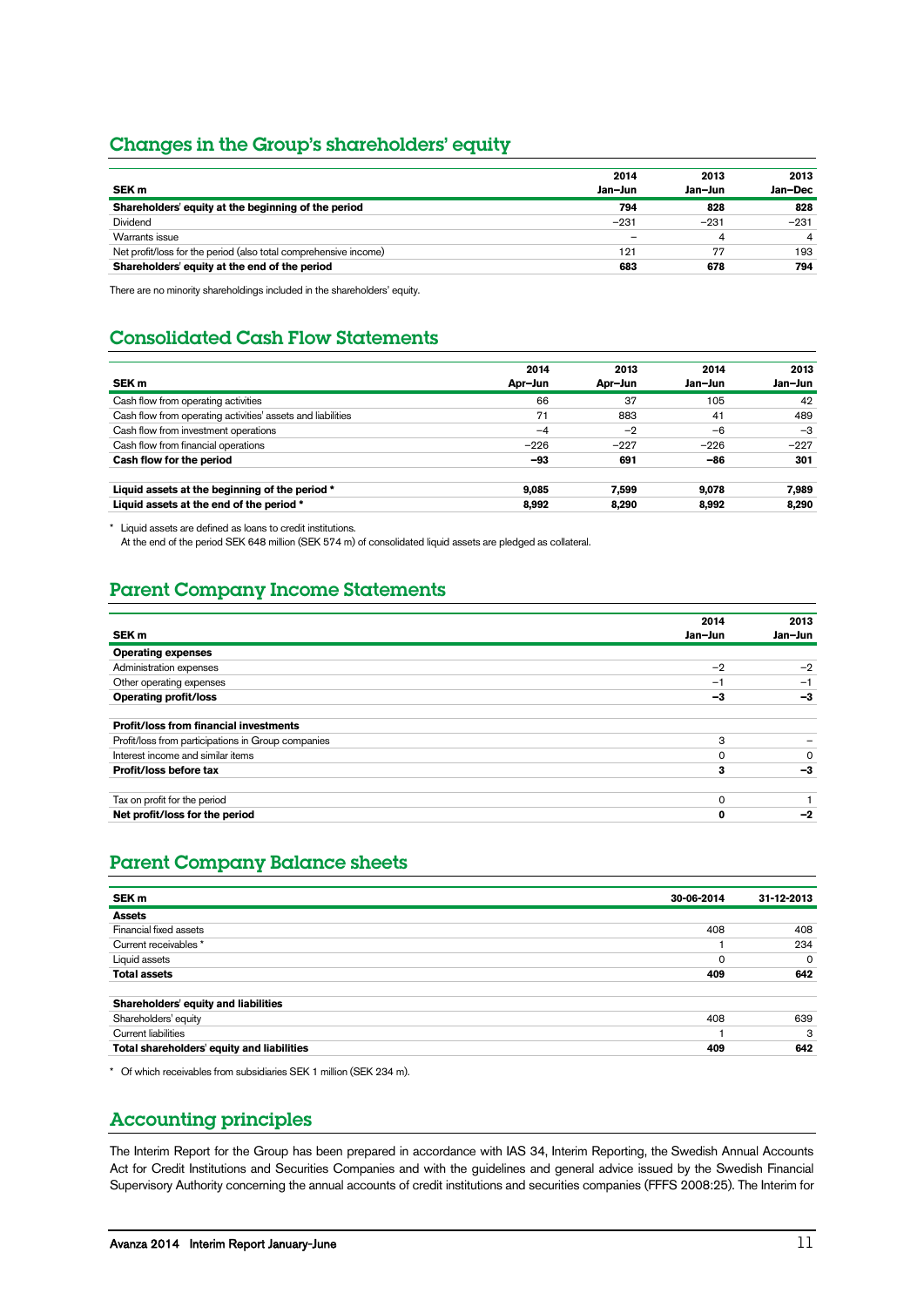the Parent Company has been prepared in accordance with the provisions of the Swedish Annual Accounts Act and the supplementary accounting rules for legal entities (RFR 2) issued by the Swedish Financial Reporting Board. Accounting principles and calculation methods remain unchanged from those applied in the 2013 Annual Report.

## **Notes**

#### **Note 1 – Loans to the public**

Loans to the public are reported after deductions for actual and anticipated credit losses. SEK 1,180 million (SEK 902 m as of 31 December 2013) of loans to the public as of 30 June 2014, so-called account credits, are covered in their entirety by cash and cash equivalents pledged on endowment insurance accounts. This portion of the lending does not impact the net interest items, as the interest on deposits is the same as the lending rate. SEK 1,195 million (94 as of 31 December 2013) of loans to the public are mortgage loans. Collateral for the remainder of the loans to the public is in the form of securities.

#### **Note 2 – Funds managed on behalf of third parties**

In addition to the deposits reported in the Balance Sheet, Avanza also has, as of 30 June 2014, deposits by third parties in client fund accounts totalling SEK 844 million (SEK 813 m as of 31 December 2013).

#### **Note 3 – Financial instruments**

#### *Classification of financial information*

| SEK m, 30-06-2014                       | <b>Financial</b><br>instruments valued<br>at fair value via<br><b>Income Statement</b> | <b>Investments</b><br>held to<br>maturity | Loan receivables<br>and accounts<br>receivable | Other<br>financial<br><b>liabilities</b> | Non-financial<br>instruments | Total  |
|-----------------------------------------|----------------------------------------------------------------------------------------|-------------------------------------------|------------------------------------------------|------------------------------------------|------------------------------|--------|
| <b>Assets</b>                           |                                                                                        |                                           |                                                |                                          |                              |        |
| Treasury bills eligible for refinancing | $\overline{\phantom{0}}$                                                               | 160                                       | -                                              | $\overline{\phantom{0}}$                 | $\overline{\phantom{m}}$     | 160    |
| Lending to credit institutions          | -                                                                                      | $\qquad \qquad -$                         | 8,992                                          | -                                        |                              | 8,992  |
| Lending to the public                   | $\overline{\phantom{0}}$                                                               | $\qquad \qquad -$                         | 5,676                                          | $\overline{\phantom{0}}$                 | $\overline{\phantom{m}}$     | 5,676  |
| Shares and participations               | 6                                                                                      | $\qquad \qquad =$                         |                                                | $\overline{\phantom{0}}$                 | $\overline{\phantom{a}}$     | 6      |
| Assets in insurance operations          | 49,244                                                                                 | $\qquad \qquad -$                         | $\qquad \qquad -$                              | -                                        | $\overline{\phantom{a}}$     | 49,244 |
| Intangible assets                       | $\overline{\phantom{0}}$                                                               | $\qquad \qquad =$                         | -                                              | -                                        | 23                           | 23     |
| Tangible assets                         | $\overline{\phantom{0}}$                                                               | $\qquad \qquad -$                         | —                                              | $\overline{\phantom{0}}$                 | 12                           | 12     |
| Other assets                            | -                                                                                      |                                           | 175                                            | -                                        | 68                           | 243    |
| Prepaid costs and accrued income        | -                                                                                      |                                           | 33                                             | -                                        | 18                           | 51     |
| <b>Total assets</b>                     | 49,250                                                                                 | 160                                       | 14,876                                         | -                                        | 121                          | 64,407 |
| <b>Liabilities</b>                      |                                                                                        |                                           |                                                |                                          |                              |        |
| Deposits by the public                  | $\overline{\phantom{0}}$                                                               | $\qquad \qquad -$                         | $\overline{\phantom{0}}$                       | 14,030                                   | $\overline{\phantom{m}}$     | 14,030 |
| Insurance operations liabilities        | 49,244                                                                                 |                                           | —                                              | -                                        | $\overline{\phantom{m}}$     | 49,244 |
| Other liabilities                       | $\overline{\phantom{0}}$                                                               | $\qquad \qquad =$                         | —                                              | $360*$                                   |                              | 360    |
| Accrued costs and prepaid income        | $\overline{\phantom{0}}$                                                               | $\qquad \qquad -$                         | —                                              | 51                                       | 22                           | 73     |
| Provisions                              | -                                                                                      | -                                         | -                                              | $\overline{\phantom{0}}$                 | 17                           | 17     |
| <b>Total liabilities</b>                | 49,244                                                                                 | -                                         | -                                              | 14,441                                   | 39                           | 36,724 |

\* Net payment of SEK 7 m to clearing house for derivatives trading included.

#### *Financial instruments valued at fair value*

| SEK m, 30-06-2014                                           | Level 1                      | Level 2                  | Level 3         | <b>Total</b> |
|-------------------------------------------------------------|------------------------------|--------------------------|-----------------|--------------|
| Assets                                                      |                              |                          |                 |              |
| Equities                                                    | 25,316                       | $\Omega$                 | 0               | 25,316       |
| Fund units                                                  | 1,511                        | 15,259                   | -               | 16,770       |
| Bonds and other interest-bearing securities                 | 661                          | 440                      |                 | 1,101        |
| Other securities                                            | 132                          | 232                      |                 | 364          |
| Liquid assets                                               | $\qquad \qquad \blacksquare$ | $\overline{\phantom{m}}$ | -               | 5,699        |
| <b>Total assets</b>                                         | 27,620                       | 15,931                   | 0               | 49,250       |
| Liabilities                                                 |                              |                          |                 |              |
| Liabilities in insurance operations (investment agreements) | -                            | 49,244                   | $\qquad \qquad$ | 49,244       |
| <b>Total liabilities</b>                                    | -                            | 49,244                   | -               | 49,244       |

In the case of financial instruments reported at accrued acquisition cost, incurring variable interest, or with short maturities, the reported value and fair value are equal.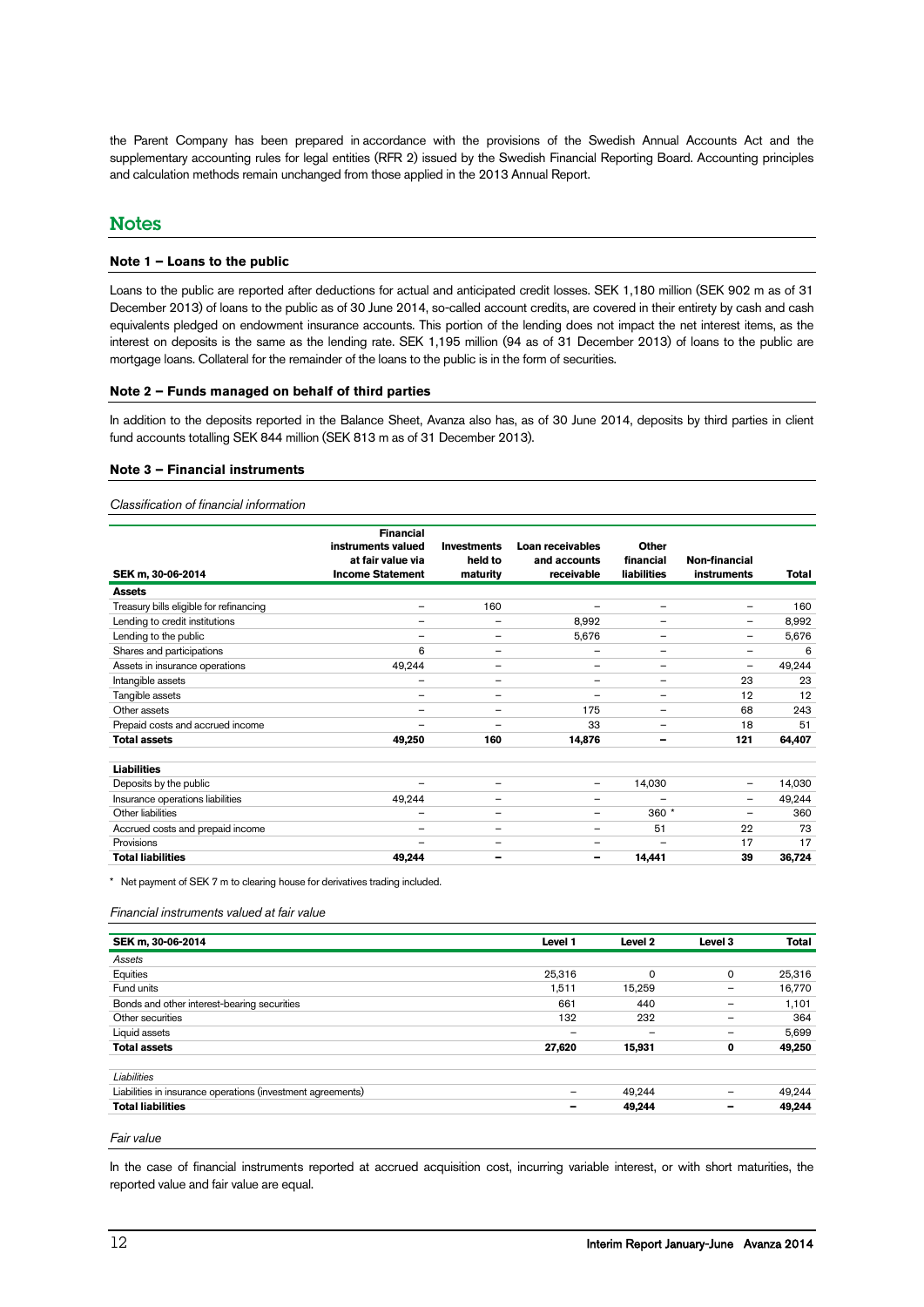The fair value of those financial instruments reported at fair value through profit and loss is determined as shown below. During the period, no transfers between the levels have taken place. Pension and insurance customers (assets in the insurance operations) are, in principle, only permitted to hold securities traded on a regulated market or a multilateral trading facility, investment funds or securities on unlisted securities markets managed electronically by Avanza.

#### *Financial assets valued at fair value via the Income Statement*

The majority of the securities in this category, primarily comprising assets within the insurance operations, comprise listed securities and the fair value is determined by using the official bid rate on the closing date. The fair value of securities without an active market is determined, initially, by obtaining pricing information from operators who quote daily prices, mainly the net asset values quoted by the fund companies, where the issuer values every individual security, and secondarily, by assessing the most recently completed market transaction between two mutually independent parties.

Changes in the value of assets in the insurance operations correspond to changes in the value of liabilities in the insurance operations and the net result is, therefore, zero.

Financial assets valued at fair value are classified through the use of a hierarchy for fair value that reflects the significance of the input data used in the valuations. The hierarchy contains the following levels:

- Level 1 Quoted prices (unadjusted) on active markets for identical assets or liabilities. The majority of the shares pertaining to the insurance operations are included in this category.
- □ Level 2 Input data other than the quoted prices included in Level 1, but which are observable for assets or liabilities, either directly (i.e. as prices) or indirectly (i.e. derived from prices). Funds (not traded on a stock exchange) are included in this category. Liabilities in the insurance operations are included in this category as the value of the entire balance sheet item is indirectly related to the value of the assets in the insurance operations.
- □ Level 3 Input data from the asset or liability in question that is not based on observable market data (non-observable input data).

The level of the hierarchy for fair values where the valuation at fair value is categorised in its entirety shall be determined on the basis of the lowest level of input data of significance to the valuation at fair value in its entirety. To this end, the assessment of the significance of the input data is conducted with regard to the valuation at fair value in its entirety.

#### <span id="page-12-0"></span>**Note 4 – Capital requirement for the financial conglomerate**

| SEK <sub>m</sub>                                                                 | 30-06-2014 | 31-12-2013 |
|----------------------------------------------------------------------------------|------------|------------|
| <b>Capital base</b>                                                              |            |            |
| Shareholders' equity, the Group                                                  | 683        | 794        |
| Less, unaudited profits                                                          | $-121$     |            |
| Assumed/Proposed dividend                                                        | —          | $-231$     |
| Shareholders' equity, financial conglomerate                                     | 562        | 563        |
| Less                                                                             |            |            |
| Intangible fixed assets and deferred tax receivables                             | $-24$      | $-24$      |
| <b>Capital base</b>                                                              | 538        | 539        |
| <b>Capital requirement</b>                                                       |            |            |
| Capital requirement for regulated units within the banking and securities sector | 302        | 260        |
| Capital requirement for regulated units in the insurance sector                  | 33         | 33         |
| Theoretical capital requirements for non-regulated units                         | 3          | 3          |
| <b>Capital requirement</b>                                                       | 338        | 296        |
| <b>Capital surplus</b>                                                           | 200        | 243        |
| <b>Capital base/Capital requirement</b>                                          | 1.59       | 1.82       |

The above table refers to the financial conglomerate, including Avanza Bank Holding AB and all of its subsidiary companies. The financial conglomerate's capital base and capital requirement have been calculated using the consolidation method.

When calculating the capital base during the course of an ongoing year, audited profits only are included in the calculations. If the profit for the period has been audited, adjustments are made for the assumed dividend. Assumed dividend refers to the current period and the proposed dividend is dividend proposed by the Board of Directors to the Annual General Meeting for the full financial year.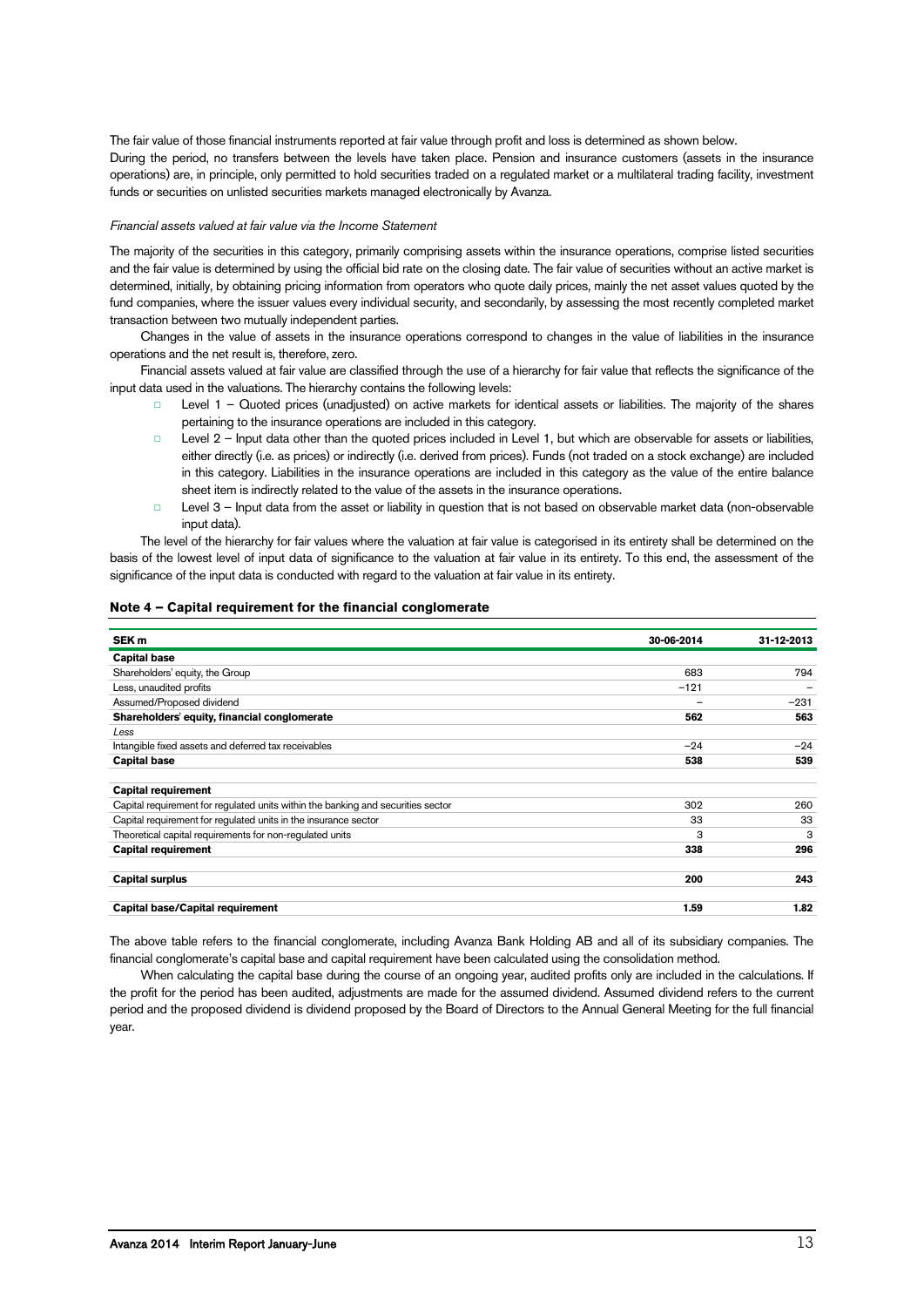The Board of Directors and the CEO ensures that the interim report gives a fair overview of the company and group activities, balance and results, and describes the material risks and uncertainties that the company and the companies of the group is facing.

Stockholm, 11 July 2014

Sven Hagströmer Chairman of the Board

Andreas Rosenlew Lisa Lindström Mattias Miksche

**Board Member** 

Managing Director

Birgitta Klasén Martin Tivéus Jacqueline Winberg Hans Toll

#### For additional information:



 Martin Tivéus, CEO of Avanza, tel: +46(0)70 861 80 04



Birgitta Hagenfeldt, CFO of Avanza, tel: +46(0)73 661 80 04

This report has not been subject to review by the company's auditors.

The information contained in this report comprises information that Avanza Bank Holding AB (publ.) is obliged to provide as well as that which it has chosen to provide in accordance with the provisions of the Swedish Securities Market Act and the Swedish Financial Instruments Trading Act. The information has been released to the market for publication at 08.15 (CET) on 11 July 2014.

Avanza also publishes an Excel document containing its financial history. The information is provided in English and is updated quarterly. The document can be accessed at avanza.se/keydata.

*This Interim Report is published in Swedish and English. In the event of any difference between the English version and the Swedish original, the Swedish version shall prevail.*